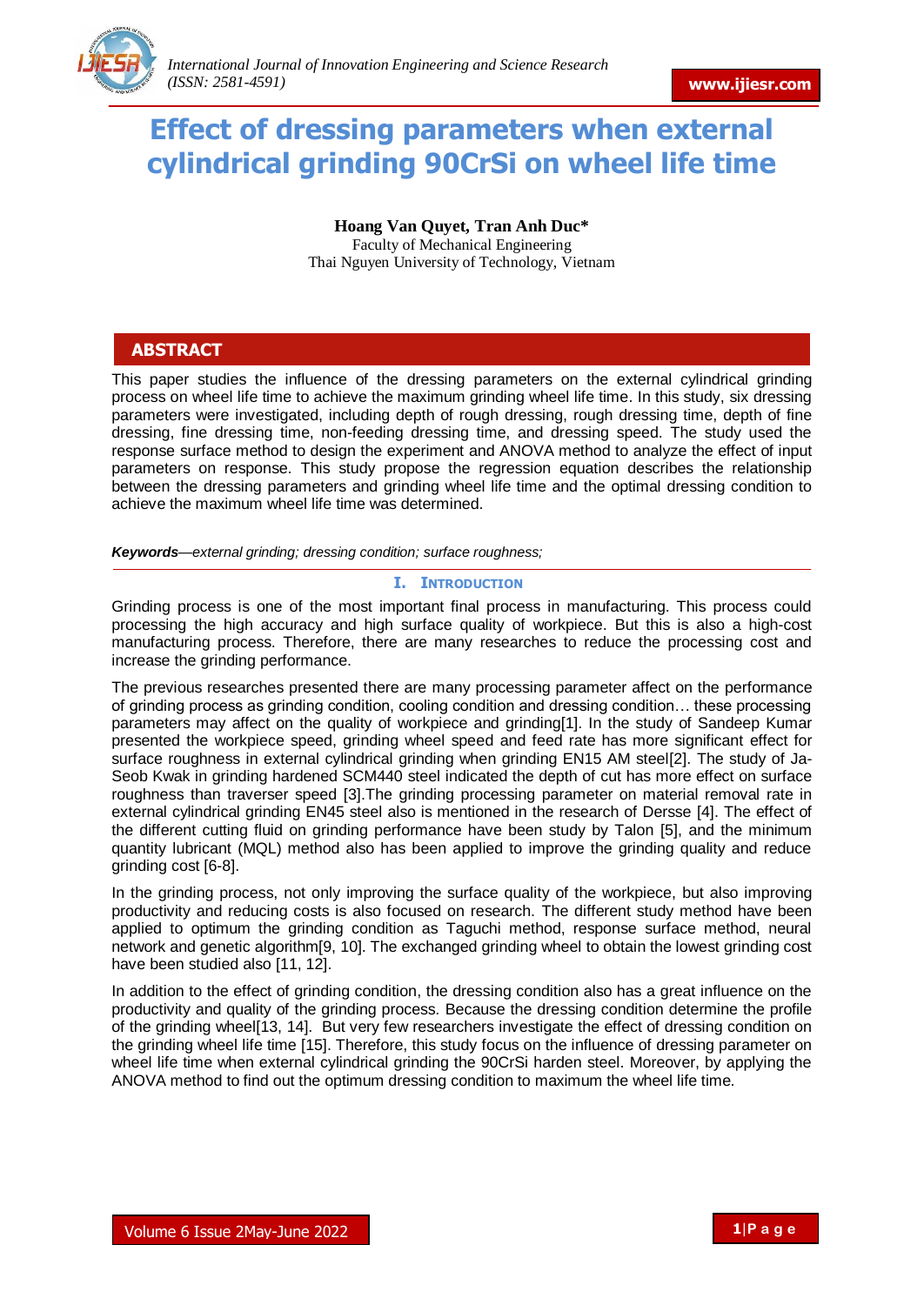# **II. EXPERIMENTAL DESIGN**

In this study, an experiment design using response surface Box-Behnken method was applied to investigate the effect of six dressing parameters including depth of rough dressing, rough dressing time, depth of fine dressing, fine dressing time, non-feeding dressing time, and dressing speed on surface roughness when external cylindrical grinding 90CrSi. The investigated levels of input factors were shown in table 1.

| No. | Input parameters          | <b>Symbol</b>  | Unit  | Level of investigating |       |  |
|-----|---------------------------|----------------|-------|------------------------|-------|--|
|     |                           |                |       | Low                    | High  |  |
|     | Depth of rough dressing   | $a_{r}$        | mm    | 0.02                   | 0.04  |  |
| 2   | Rough dressing time       | $n_{r}$        |       |                        | 5     |  |
| 3   | Depth of fine dressing    | a <sub>f</sub> | mm    | 0.005                  | 0.015 |  |
| 4   | Fine dressing time        | $n_{f}$        |       | 0                      | 4     |  |
| 5   | Non-feeding dressing time | $n_0$          |       | 0                      | 4     |  |
| 6   | Feed speed                | $S_d$          | m/min |                        | 2     |  |

The experiments were conducted using the following fixed grinding conditions and equipment: The Cantext Aquatex 3810 with a concentration of 3% and a flow-rate of 10 l/min was used for coolant condition; the grinding condition is: feed rate at 1.8 m/min, depth per cut is 0.005 per single stroke, total depth of cut is 0.05 mm and the speed of grinding wheel is 29.3 m/s; Grinding machine: CONDO-Hi-5 HTS (Japan origin); grinding wheel: Ct80MV1-G 400x40x203 35m/2 (Vietnam origin); dressing tool: 3908-0088C type 2 (Russian origin); cutting force measurement: Kistler 5233A (German). The workpiece properties are described in table 2.

TABLE 2.90CrSi STEEL PROPERTIES

| Steel grade: 90CrSi |            |             |               |       |         |    |  |  |  |  |
|---------------------|------------|-------------|---------------|-------|---------|----|--|--|--|--|
|                     |            | Mn          |               |       |         | Co |  |  |  |  |
| $0.85 - 0.95$       | $12 - 1.6$ | $0.3 - 0.6$ | $0.95 - 1.25$ | ≤0.03 | $≤0.03$ | ≤1 |  |  |  |  |

Dressing tool **Grinding wheel** Workpiece





Fig 1. Experiment setup

According to the response surface method, the experiment design is calculated based on the input data in table 1. By using Minitab R19, the experiment design table with 54 experiments is listed in table 3. The wheel life time is determined by cutting force measurement. The experiment result is described in table3 either.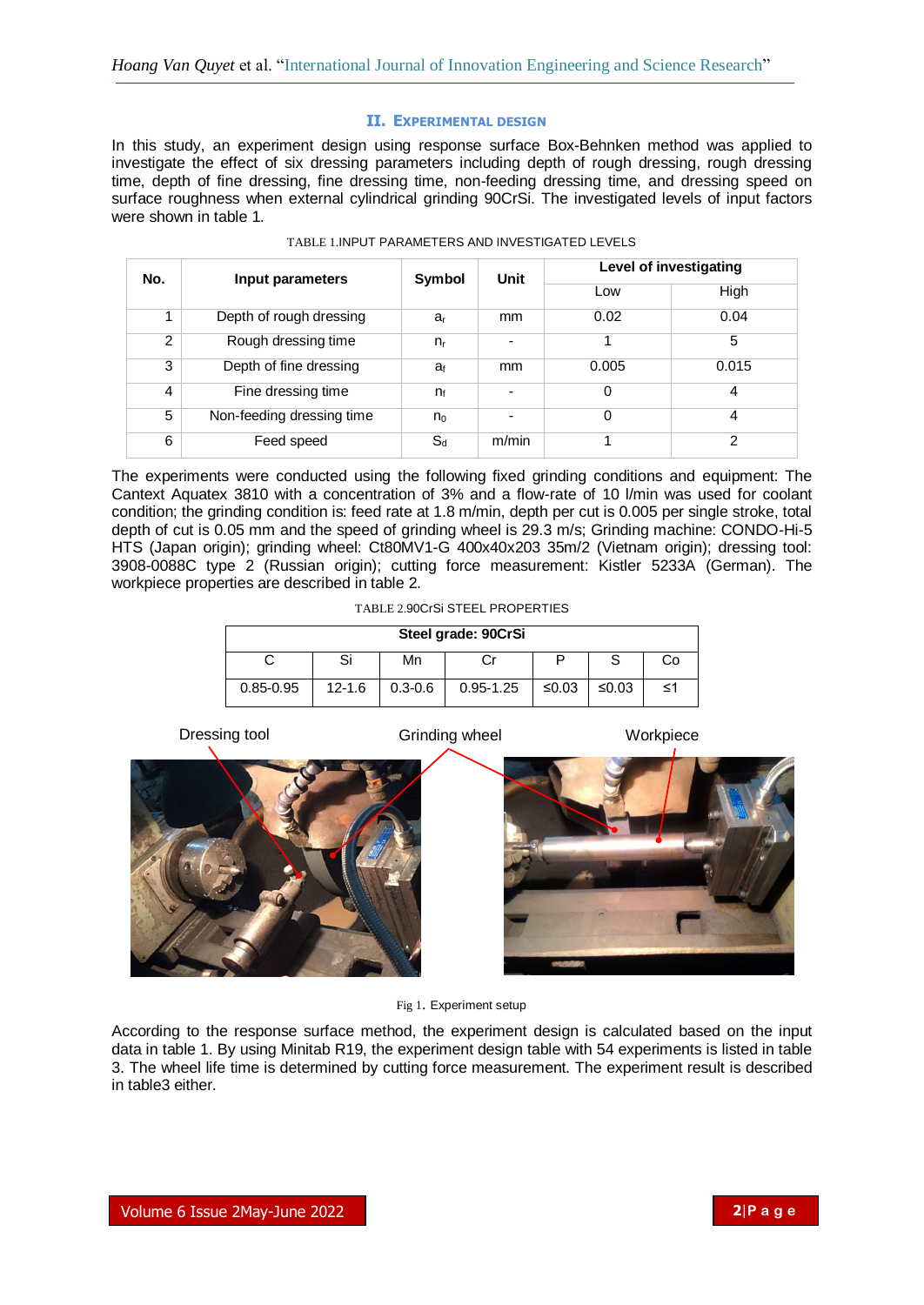| <b>StdOrder</b> | <b>RunOrder</b> | PtType                  | <b>Blocks</b>  | $a_{r}$      | n,           | $a_{f}$        | $n_{f}$                 | $n_0$                   | $\mathbf{S}_{\mathbf{d}}$ | Wheel life time<br>T(min) |
|-----------------|-----------------|-------------------------|----------------|--------------|--------------|----------------|-------------------------|-------------------------|---------------------------|---------------------------|
| 16              | $\mathbf{1}$    | 2                       | $\mathbf{1}$   | 0.03         | 5            | 0.015          | $\overline{2}$          | 4                       | 1.5                       | 39.82                     |
| 28              | $\overline{2}$  | $\overline{2}$          | $\mathbf{1}$   | 0.04         | 3            | 0.010          | 4                       | 0                       | 1.5                       | 44.54                     |
| 24              | 3               | $\overline{2}$          | $\mathbf{1}$   | 0.03         | 3            | 0.015          | 4                       | $\overline{2}$          | 2.0                       | 39.39                     |
| 44              | $\overline{4}$  | $\overline{c}$          | $\mathbf{1}$   | 0.04         | 3            | 0.015          | $\overline{2}$          | $\overline{2}$          | 1.0                       | 44.15                     |
| 26              | $\sqrt{5}$      | $\overline{c}$          | $\mathbf{1}$   | 0.04         | 3            | 0.010          | $\pmb{0}$               | $\pmb{0}$               | 1.5                       | 43.56                     |
| 21              | 6               | $\overline{2}$          | $\mathbf{1}$   | 0.03         | 3            | 0.005          | $\pmb{0}$               | 2                       | 2.0                       | 38.95                     |
| 27              | $\overline{7}$  | $\overline{c}$          | $\mathbf{1}$   | 0.02         | 3            | 0.010          | $\overline{\mathbf{4}}$ | $\pmb{0}$               | 1.5                       | 38.44                     |
| 49              | 8               | $\pmb{0}$               | $\mathbf{1}$   | 0.03         | 3            | 0.010          | $\overline{2}$          | $\overline{2}$          | 1.5                       | 45.89                     |
| 10              | 9               | $\overline{2}$          | 1              | 0.03         | 5            | 0.005          | $\overline{2}$          | $\mathbf 0$             | 1.5                       | 40.03                     |
| $\overline{2}$  | 10              | $\overline{2}$          | $\mathbf{1}$   | 0.04         | 1            | 0.010          | $\pmb{0}$               | 2                       | 1.5                       | 43.05                     |
| 32              | 11              | $\overline{2}$          | 1              | 0.04         | 3            | 0.010          | 4                       | 4                       | 1.5                       | 44.97                     |
| 35              | 12              | $\overline{2}$          | $\mathbf{1}$   | 0.03         | 1            | 0.010          | $\overline{2}$          | 4                       | 1.0                       | 38.55                     |
| 20              | 13              | $\overline{c}$          | $\mathbf{1}$   | 0.03         | 3            | 0.015          | 4                       | 2                       | 1.0                       | 38.63                     |
| 30              | 14              | $\overline{2}$          | $\mathbf{1}$   | 0.04         | 3            | 0.010          | 0                       | 4                       | 1.5                       | 43.05                     |
| 42              | 15              | $\overline{2}$          | $\mathbf{1}$   | 0.04         | 3            | 0.005          | $\overline{2}$          | 2                       | 1.0                       | 45.23                     |
| 8               | 16              | $\overline{2}$          | $\mathbf{1}$   | 0.04         | 5            | 0.010          | 4                       | 2                       | 1.5                       | 44.94                     |
| 3               | 17              | $\overline{2}$          | $\mathbf{1}$   | 0.02         | 5            | 0.010          | 0                       | 2                       | 1.5                       | 41.62                     |
| 53              | 18              | $\pmb{0}$               | $\mathbf{1}$   | 0.03         | 3            | 0.010          | $\overline{2}$          | 2                       | 1.5                       | 45.92                     |
| 40              | 19              | $\overline{c}$          | 1              | 0.03         | 5            | 0.010          | $\boldsymbol{2}$        | 4                       | 2.0                       |                           |
| 6               | 20              | $\overline{c}$          | $\mathbf{1}$   | 0.04         | 1            | 0.010          | $\overline{\mathbf{4}}$ | 2                       | 1.5                       | 39.73<br>44.04            |
| 51              | 21              | $\pmb{0}$               | $\mathbf{1}$   | 0.03         | 3            | 0.010          | $\boldsymbol{2}$        | $\overline{2}$          | 1.5                       |                           |
| 54              | 22              | $\pmb{0}$               | 1              | 0.03         | 3            | 0.010          | $\overline{2}$          | $\overline{2}$          | 1.5                       | 45.88                     |
| 29              | 23              | $\overline{2}$          | $\mathbf{1}$   | 0.02         | 3            | 0.010          | $\pmb{0}$               | 4                       | 1.5                       | 45.74                     |
| 43              | 24              | $\overline{2}$          | $\mathbf{1}$   |              | 3            |                | $\overline{2}$          | $\overline{2}$          | 1.0                       | 40.88                     |
| 50              | 25              | $\mathsf 0$             | $\mathbf{1}$   | 0.02<br>0.03 | 3            | 0.015<br>0.010 | $\overline{2}$          | $\overline{2}$          | 1.5                       | 41.79                     |
| 12              | 26              | $\overline{2}$          |                |              |              |                | $\overline{2}$          | $\mathbf 0$             | 1.5                       | 45.95                     |
|                 | 27              | $\overline{2}$          | $\mathbf{1}$   | 0.03         | 5            | 0.015          | $\overline{2}$          |                         | 2.0                       | 39.62                     |
| 48              |                 |                         | $\mathbf{1}$   | 0.04         | 3            | 0.015          |                         | 2                       |                           | 44.26                     |
| 15              | 28              | $\overline{c}$          | $\mathbf{1}$   | 0.03         | 1            | 0.015          | $\overline{2}$          | 4                       | 1.5                       | 38.97                     |
| 5               | 29              | $\overline{c}$          | $\mathbf{1}$   | 0.02         | 1            | 0.010          | $\overline{4}$          | 2                       | 1.5                       | 40.86                     |
| 38              | 30              | $\overline{2}$          | 1              | 0.03         | 5            | 0.010          | $\overline{2}$          | 0                       | 2.0                       | 39.04                     |
| 17              | 31              | $\overline{2}$          | 1              | 0.03         | 3            | 0.005          | 0                       | 2                       | 1.0                       | 39.79                     |
| 31              | 32              | $\overline{2}$          | 1              | 0.02         | 3            | 0.010          | 4                       | 4                       | 1.5                       | 42.14                     |
| 36              | 33              | $\overline{2}$          | 1              | 0.03         | 5            | 0.010          | $\overline{2}$          | 4                       | 1.0                       | 42.68                     |
| 9               | 34              | $\overline{2}$          | 1              | 0.03         | 1            | 0.005          | $\overline{2}$          | 0                       | 1.5                       | 39.15                     |
| 33              | 35              | $\boldsymbol{2}$        | 1              | 0.03         | $\mathbf{1}$ | 0.010          | $\overline{2}$          | 0                       | 1.0                       | 39.26                     |
| 22              | 36              | $\overline{2}$          | $\mathbf{1}$   | 0.03         | 3            | 0.015          | $\pmb{0}$               | 2                       | 2.0                       | 39.22                     |
| 14              | 37              | 2                       | $\mathbf{1}$   | 0.03         | 5            | 0.005          | 2                       | 4                       | 1.5                       | 40.15                     |
| $\overline{4}$  | 38              | $\overline{2}$          | $\mathbf{1}$   | 0.04         | 5            | 0.010          | 0                       | 2                       | 1.5                       | 43.88                     |
| 37              | 39              | $\overline{c}$          | $\mathbf{1}$   | 0.03         | $\mathbf{1}$ | 0.010          | $\overline{c}$          | $\pmb{0}$               | 2.0                       | 38.81                     |
| 45              | 40              | $\overline{2}$          | $\mathbf{1}$   | 0.02         | 3            | 0.005          | $\overline{c}$          | $\overline{\mathbf{c}}$ | 2.0                       | 41.54                     |
| $\mathbf{1}$    | 41              | $\overline{c}$          | $\mathbf{1}$   | 0.02         | $\mathbf{1}$ | 0.010          | $\pmb{0}$               | $\boldsymbol{2}$        | $1.5\,$                   | 40.88                     |
| 34              | 42              | $\overline{c}$          | $\mathbf{1}$   | 0.03         | 5            | 0.010          | $\overline{c}$          | $\pmb{0}$               | 1.0                       | 39.23                     |
| 18              | 43              | $\overline{c}$          | $\mathbf{1}$   | 0.03         | 3            | 0.015          | $\pmb{0}$               | $\boldsymbol{2}$        | 1.0                       | 40.37                     |
| 52              | 44              | $\pmb{0}$               | $\mathbf{1}$   | 0.03         | 3            | 0.010          | 2                       | $\boldsymbol{2}$        | 1.5                       | 45.66                     |
| 19              | 45              | $\overline{c}$          | $\mathbf{1}$   | 0.03         | 3            | 0.005          | 4                       | $\boldsymbol{2}$        | 1.0                       | 40.84                     |
| 23              | 46              | $\overline{\mathbf{c}}$ | $\overline{1}$ | 0.03         | 3            | 0.005          | 4                       | $\boldsymbol{2}$        | 2.0                       | 40.49                     |
| $\overline{7}$  | 47              | $\overline{c}$          | $\mathbf{1}$   | 0.02         | 5            | 0.010          | 4                       | $\boldsymbol{2}$        | 1.5                       | 42.25                     |
| 41              | 48              | $\overline{2}$          | $\overline{1}$ | 0.02         | 3            | 0.005          | $\overline{c}$          | $\overline{\mathbf{c}}$ | 1.0                       | 43.26                     |
| 25              | 49              | $\overline{c}$          | $\mathbf{1}$   | 0.02         | 3            | 0.010          | 0                       | $\pmb{0}$               | 1.5                       | 42.13                     |
| 47              | 50              | $\overline{c}$          | $\mathbf{1}$   | 0.02         | 3            | 0.015          | $\overline{c}$          | $\overline{\mathbf{c}}$ | 2.0                       | 41.96                     |
| 39              | 51              | $\overline{2}$          | $\mathbf{1}$   | 0.03         | 1            | 0.010          | $\overline{c}$          | 4                       | 2.0                       | 38.96                     |
| 13              | 52              | $\overline{c}$          | 1              | 0.03         | 1            | 0.005          | $\overline{c}$          | 4                       | 1.5                       | 39.27                     |
| 46              | 53              | $\overline{2}$          | $\mathbf{1}$   | 0.04         | 3            | 0.005          | $\overline{c}$          | $\overline{\mathbf{c}}$ | 2.0                       | 44.68                     |
| 11              | 54              | $\overline{2}$          | $\mathbf{1}$   | 0.03         | $\mathbf{1}$ | 0.015          | $\overline{c}$          | $\pmb{0}$               | 1.5                       | 39.15                     |

## TABLE 3.EXPERIMENT DESIGN AND MEASUREMENT RESULTS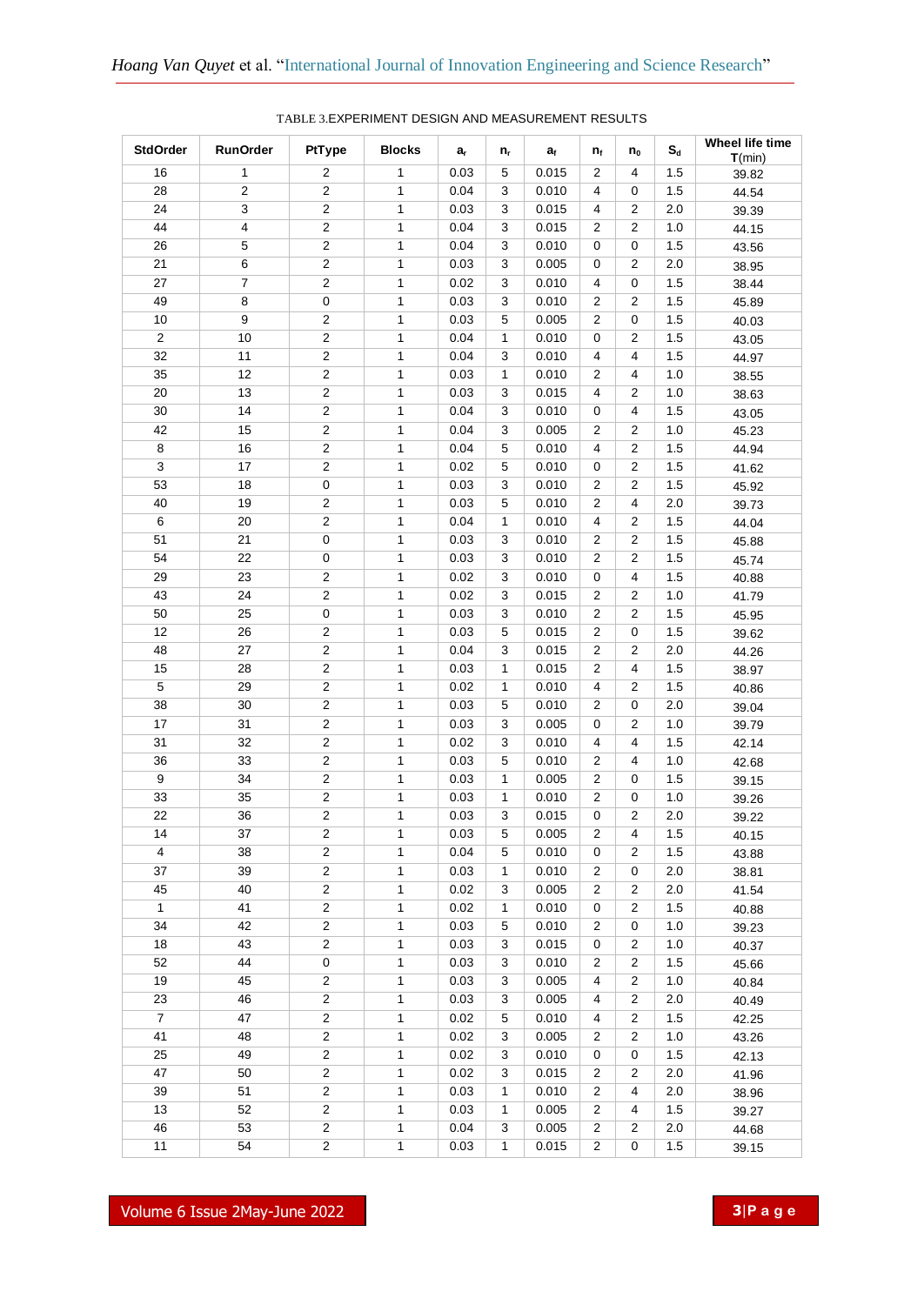#### **III. RESULT AND DISCUSSIONS**

In order to investigate the effect of dressing parameters on wheel life time, the ANOVA method is conducted. The effect of input factor are described in the figure 2.



Fig 2.Effect of input factors on surface roughness

Observing the analysis result in figure 2 shows all of the input factors affect the output response in the quadratic form. This result indicated that investigated area has extreme value and the optimal value of the input parameter can be determined.

The influence degree of investigated parameter is described in the Pareto chart in figure 3. The factors which cross over the red reference line are significant factors.



Fig 3. The influence degree of input factor on surface roughness

The figure 3shows clearly that the quadratic effect of DD ( $n_f^*n_f$ ) is largest, then followed by the effect of  $EE (n_0^*n_0)$ , BB (n<sub>r</sub>\*n<sub>r</sub>), A (a<sub>r</sub>), CC (a<sub>f</sub>\*a<sub>t</sub>), FF (S<sub>d</sub>\*S<sub>d</sub>), AA (a<sub>r</sub>\*a<sub>r</sub>), B (n<sub>r</sub>), DE (n<sub>f</sub>\*n<sub>0</sub>), AD (a<sub>r</sub>\*n<sub>f</sub>), CD (a<sub>f</sub>\*n<sub>f</sub>), F  $(S_d)$ , BE  $(n_r * n_0)$ , E  $(n_0)$  and C  $(a_f)$ .

The influence trend of the input factors is also determined and described in the figure 4.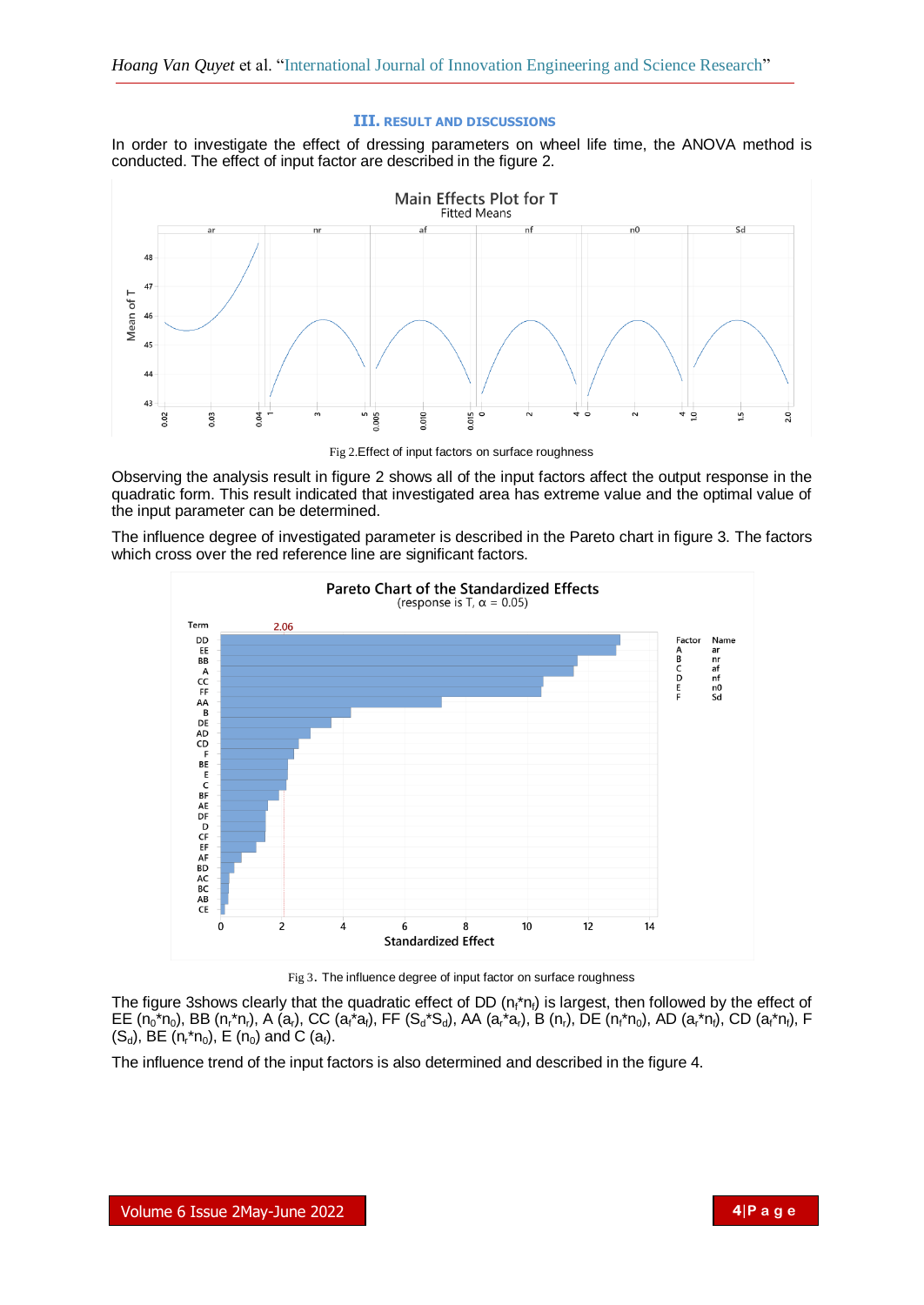

Fig 3. The normal plot of the standardized effects of input factors on wheel life time

The figure 4 indicated the following factors: A (a<sub>r</sub>),AA (a<sub>r</sub>\*a<sub>r</sub>),B (n<sub>r</sub>),DE (n<sub>r</sub>\*n<sub>0</sub>),AD (a<sub>r</sub>\*n<sub>f</sub>),BE (n<sub>r</sub>\*n<sub>0</sub>)E (n<sub>0</sub>) have positive effect on the wheel life time. Otherwise, the factors DD  $(n_f \nmid n_f)$ , EE  $(n_0 \nmid n_0)$ , BB  $(n_f \nmid n_f)$ , CC  $(a_i^*a_i)$ , FF  $(S_d^*S_d)$ , CD  $(a_i^*n_i)$ , F  $(S_d)$ , C  $(a_i)$  have negative effect on the wheel life time.

The ANOVA method was applied to calculate the effect of input factors to output response. After remove the negligible influence factors, the analysis result is described in the table 4.

| <b>TABLE 4.ANALYSIS OF VARIANCE</b> |  |  |  |  |
|-------------------------------------|--|--|--|--|
|-------------------------------------|--|--|--|--|

| DF                   | Adj SS  | Adj MS    | <b>F-Value</b> | <b>P-Value</b> |  |  |  |  |
|----------------------|---------|-----------|----------------|----------------|--|--|--|--|
| 16                   | 311.649 | 19.4781   | 56.02          | 0.000          |  |  |  |  |
| 6                    | 56.070  | 9.3450    | 26.88          | 0.000          |  |  |  |  |
| 1                    | 44.282  | 44.2817   | 127.36         | 0.000          |  |  |  |  |
| 1                    | 6.040   | 6.0401    | 17.37          | 0.000          |  |  |  |  |
| 1                    | 1.525   | 1.5251    | 4.39           | 0.043          |  |  |  |  |
| 1                    | 0.718   | 0.7176    | 2.06           | 0.159          |  |  |  |  |
| 1                    | 1.607   | 1.6068    | 4.62           | 0.038          |  |  |  |  |
| 1                    | 1.898   | 1.8984    | 5.46           | 0.025          |  |  |  |  |
| 6                    | 244.603 | 40.7671   | 117.25         | 0.000          |  |  |  |  |
| 1                    | 17.349  | 17.3494   | 49.90          | 0.000          |  |  |  |  |
| 1                    | 45.306  | 45.3060   | 130.31         | 0.000          |  |  |  |  |
| 1                    | 36.985  | 36.9850   | 106.38         | 0.000          |  |  |  |  |
| 1                    | 56.803  | 56.8029   | 163.37         | 0.000          |  |  |  |  |
| 1                    | 55.601  | 55.6007   | 159.92         | 0.000          |  |  |  |  |
| 1                    | 36.499  | 36.4990   | 104.98         | 0.000          |  |  |  |  |
| 4                    | 10.977  | 2.7443    | 7.89           | 0.000          |  |  |  |  |
| 1                    | 2.865   | 2.8646    | 8.24           | 0.007          |  |  |  |  |
| 1                    | 1.613   | 1.6129    | 4.64           | 0.038          |  |  |  |  |
| 1                    | 2.163   | 2.1632    | 6.22           | 0.017          |  |  |  |  |
| 1                    | 4.337   | 4.3365    | 12.47          | 0.001          |  |  |  |  |
| 37                   | 12.864  | 0.3477    |                |                |  |  |  |  |
| 32                   | 12.799  | 0.4000    | 30.77          | 0.001          |  |  |  |  |
| 5                    | 0.065   | 0.0130    |                |                |  |  |  |  |
| 53                   | 324.514 |           |                |                |  |  |  |  |
| <b>Model Summary</b> |         |           |                |                |  |  |  |  |
|                      |         |           |                |                |  |  |  |  |
|                      |         | R-sq(adj) | R-sq(pred)     |                |  |  |  |  |

#### **Analysis of Variance**

0.589648 96.04% 94.32% 90.41%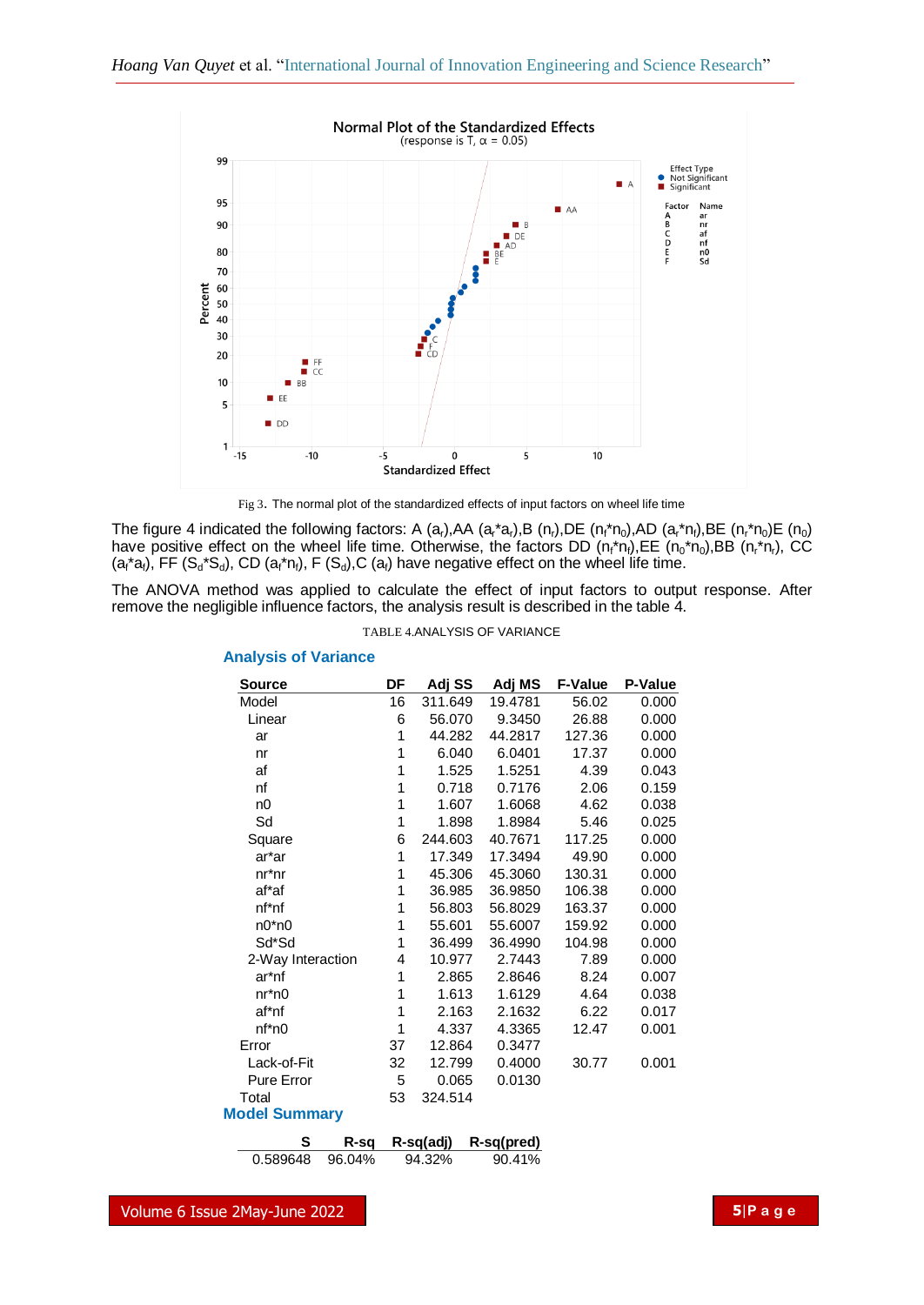The regression equation of wheel life time is described by the following model:

# **Regression Equation in Uncoded Units**

T = 21.12 - 686 ar + 3.240 nr + 1571 af + 1.954 nf + 1.848 n0 + 22.04 Sd + 12988 ar\*ar- 0.5247 nr\*nr - 75850 af\*af - 0.5875 nf\*nf - 0.5812 n0\*n0 - 7.535 Sd\*Sd + 21.16 ar\*nf+ 0.0794 nr\*n0 - 52.0 af\*nf + 0.1841 nf\*n0

the optimal value of the input parameters to achieve the maximum wheel life time is determined by using Minitab R19 software base on the regression equation above.

TABLE 5.THE CALCULATED OF THE OPTIMAL VALUE OF THE INPUT PARAMETERS

### **Solution**

|          |       |    |    |    |            |                                                                     | <b>Composite</b> |
|----------|-------|----|----|----|------------|---------------------------------------------------------------------|------------------|
| Solution | ar ar | яt | n0 | Sd | <b>Fit</b> | 95% CI                                                              | Desirabilitv     |
|          |       |    |    |    |            | $0.04$ 3.2222 $0.0094$ 2.2626 2.0202 1.4747 48.5840 (48.058,49.110) |                  |

From the optimal calculation results in table 5, an optimal set of dressing condition parameters can be obtained to achieve the longest wheel life time based on the adjustment range of the machine are  $a<sub>r</sub> =$ 0.04 mm,  $n_r = 3$  times,  $a_f = 0.01$  mm,  $n_f = 2$  times,  $n_0 = 2$  times and  $S_d = 1.5$  m/min. The predicted value of wheel life time corresponding to optimum dressing condition is 48.5840minutes. By the confident interval 95% the wheel life time is distributed in the range from 48.058 to 49.110 minutes.

#### **IV. CONCLUSION**

This study presents an investigation to determined the effect of dressing condition to wheel life time in external cylindrical grinding. The response surface method and ANOVA are applied to find the orthogonal array for the experimental plan. The following conclusions can be made:

- The effect of quadratic of DD ( $n_f * n_f$ ) is largest, then followed by the effect of EE ( $n_0 * n_0$ ), BB ( $n_r * n_f$ ), A (a<sub>r</sub>), CC (a<sub>f</sub>\*a<sub>f</sub>), FF (S<sub>d</sub>\*S<sub>d</sub>), AA (a<sub>r</sub>\*a<sub>r</sub>), B (n<sub>r</sub>), DE (n<sub>f</sub>\*n<sub>0</sub>), AD (a<sub>r</sub>\*n<sub>f</sub>), CD (a<sub>f</sub>\*n<sub>f</sub>), F (S<sub>d</sub>), BE (n<sub>r</sub>\*n<sub>0</sub>), E (n<sub>0</sub>) and C  $(a_i)$ .

- The influence trend of each parameter on the wheel life time has been determined also. The analysis result indicated that the parameters A  $(a_1)$ , AA  $(a_1^*a_1)$ , B  $(n_1)$ , DE  $(n_1^*n_0)$ , AD  $(a_1^*n_1)$ , BE  $(n_1^*n_0)E$   $(n_0)$  have positive effect on the wheel life time. Otherwise, the parameters DD  $(n_f \nmid n_f)$ ,EE  $(n_0 \nmid n_f)$ ,BB  $(n_f \nmid n_f)$ , CC  $(a_i^*a_i)$ , FF  $(S_d^*S_d)$ , CD  $(a_i^*n_i)$ , F  $(S_d)$ , C  $(a_i)$  have negative effect on the wheel life time.

- The regression equation for the relationship between dressing condition and wheel life time is determined as follows:

T = 21.12 - 686 ar + 3.240 nr + 1571 af + 1.954 nf + 1.848 n0 + 22.04 Sd + 12988 ar\*ar- 0.5247 nr\*nr - 75850 af\*af - 0.5875 nf\*nf - 0.5812 n0\*n0 - 7.535 Sd\*Sd + 21.16 ar\*nf+ 0.0794 nr\*n0 - 52.0 af\*nf  $+ 0.1841$  nf\*n $0$ 

- The optimum value of wheel life time is predicted in the range from 48.058 to 49.110 minutes with the confident interval up to 95% correspond to the optimal dressing condition isa<sub>r</sub> = 0.04 mm,  $n_r = 3$  times,  $a<sub>f</sub> = 0.01$  mm,  $n<sub>f</sub> = 2$  times,  $n<sub>0</sub> = 2$  times and  $S<sub>d</sub> = 1.5$  m/min

# **Acknowledgment**

The authors wish to thank Thai Nguyen University of Technology for supporting this work.

#### **REFERENCES**

- [1.] El-Hofy, H., *Fundamentals of machining processes: conventional and nonconventional processes*. 2018: CRC press.
- [2.] Kumar, S., O.S.J.I.J.o.M. Bhatia, and C. Engineering, *Review of analysis & optimization of cylindrical grinding process parameters on material removal rate of En15AM steel.* 2015. **12**(4): p. 35-43.
- [3.] Kwak, J.-S., et al., *An analysis of grinding power and surface roughness in external cylindrical grinding of hardened SCM440 steel using the response surface method.* 2006. **46**(3-4): p. 304-312.
- [4.] Deresse, N.C., et al., *Experimental investigation of the effects of process parameters on material removal rate using Taguchi method in external cylindrical grinding operation.* 2020. **23**(2): p. 405-420.
- [5.] Talon, A.G., et al., *Grinding performance of hardened steel: a study about the application of different cutting fluids with corrosion inhibitor.* 2020. **108**(9): p. 2741-2754.
- [6.] Bianchi, E.C., et al., *Application of the auxiliary wheel cleaning jet in the plunge cylindrical grinding with minimum quantity lubrication technique under various flow rates.* 2019. **233**(4): p. 1144-1156.
- [7.] Rodriguez, R.L., et al., *Evaluation of grinding process using simultaneously MQL technique and cleaning jet on grinding wheel surface.* 2019. **271**: p. 357-367.

Volume 6 Issue 2May-June 2022 **6**|**P a g e**